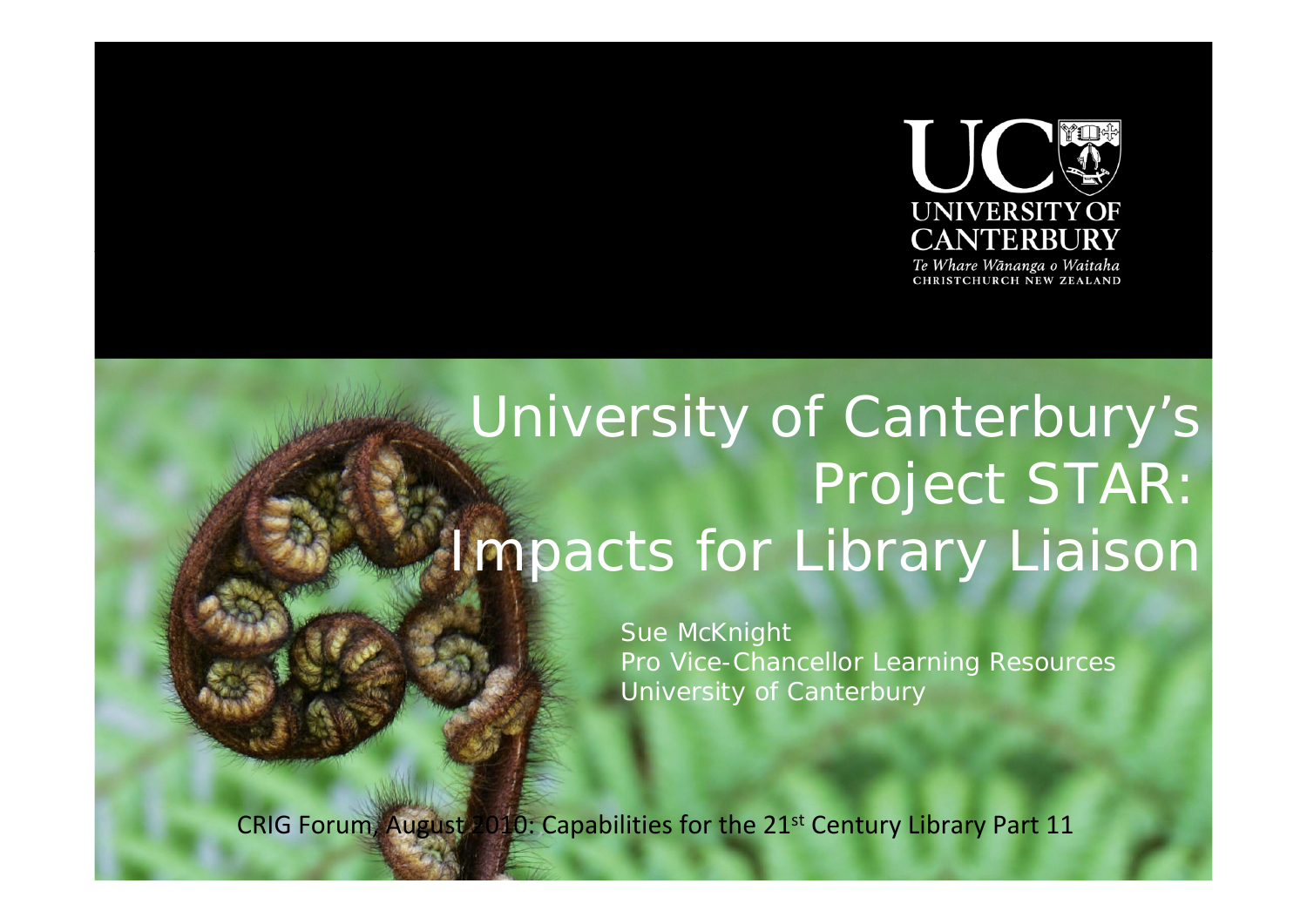#### *Overview*



- $\blacksquare$ Context
- $\blacksquare$ Project STAR at the University of Canterbury
- $\blacksquare$ Change Proposal and Expert Panel Review
- $\blacksquare$ Preliminary View and "Attempt to Agree"
- $\blacksquare$ Library Liaison Implications
- $\blacksquare$ What Next?
- $\blacksquare$ Questions and Comments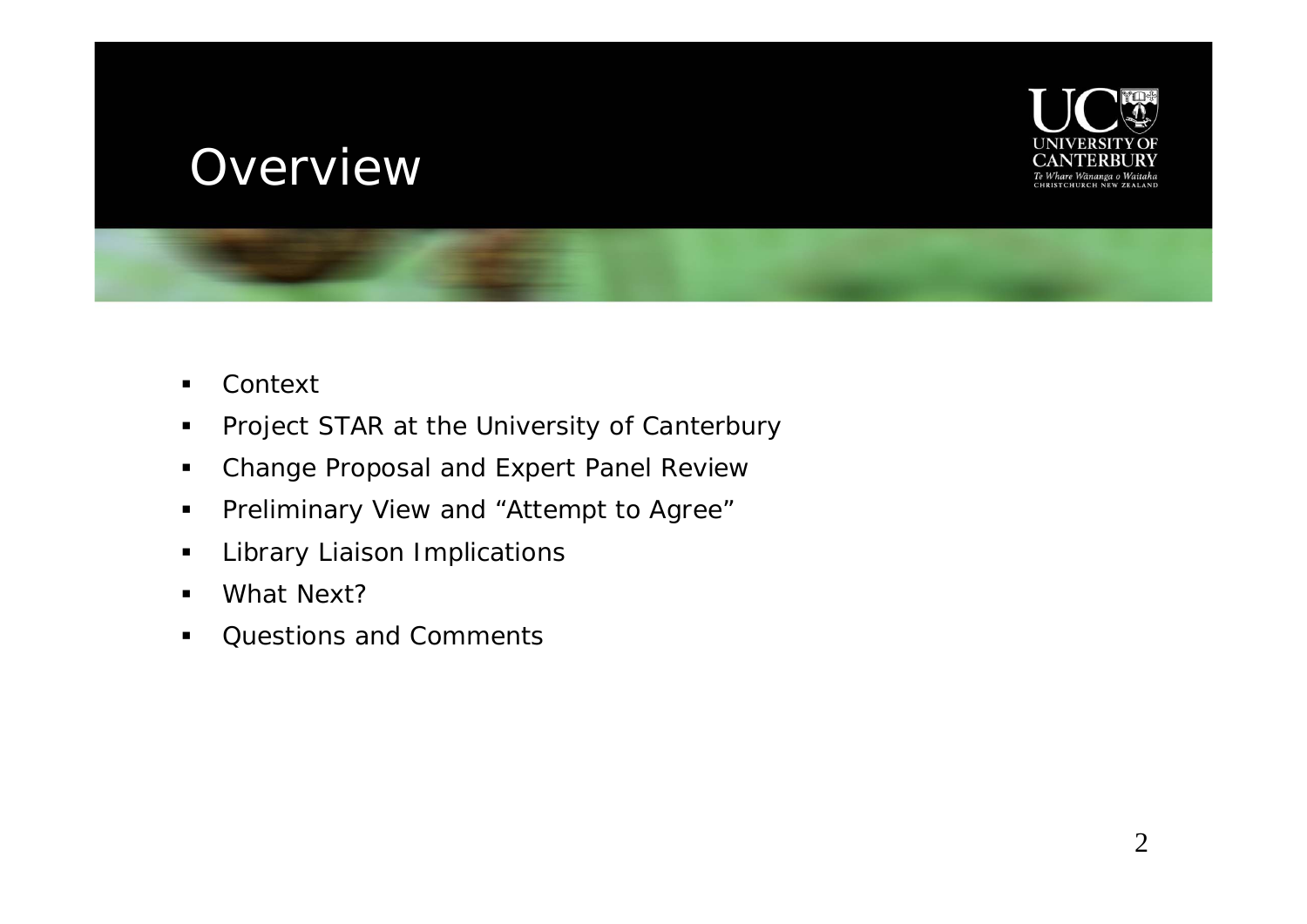## *International Context*

- $\bullet$  Trends in Government Policy
	- Reductions in public funding for Higher Education
		- (Notable exception = China)
		- Efficiency and effectiveness
	- Demand for accountability and transparency
		- Impact and measurement
- • Internationalisation
	- Curriculum
	- Student body
	- Staff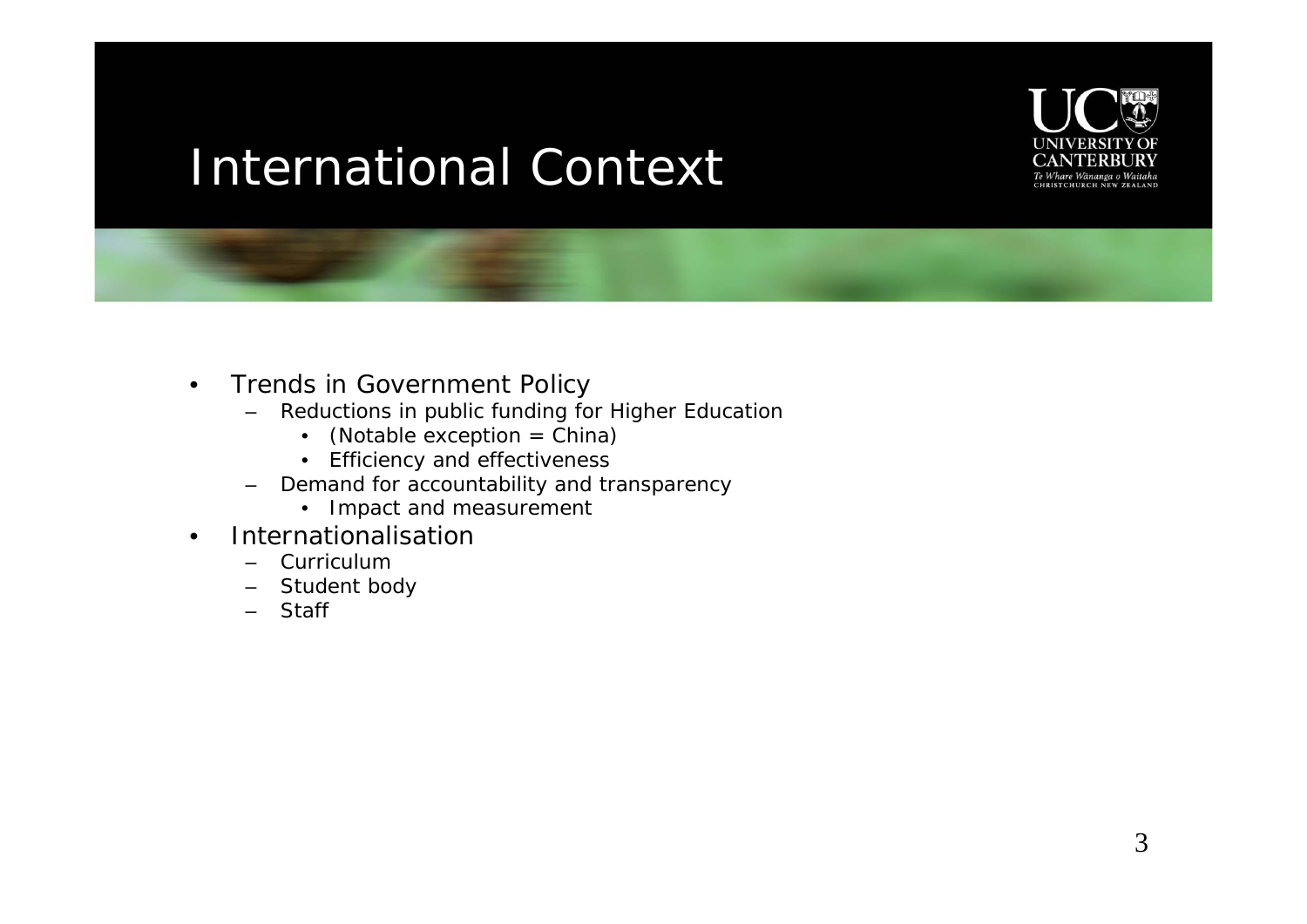### *International Context: Student expectations*



- $\blacksquare$ Developments in the K-12 sector
- $\blacksquare$ Switched on; mobile technologies
- $\blacksquare$ Web 2.0 and social learning
- $\blacksquare$ Flexibility required
- $\blacksquare$  Customer orientation
	- $\blacksquare$ Demanding
	- n Discerning
	- $\blacksquare$ Mobile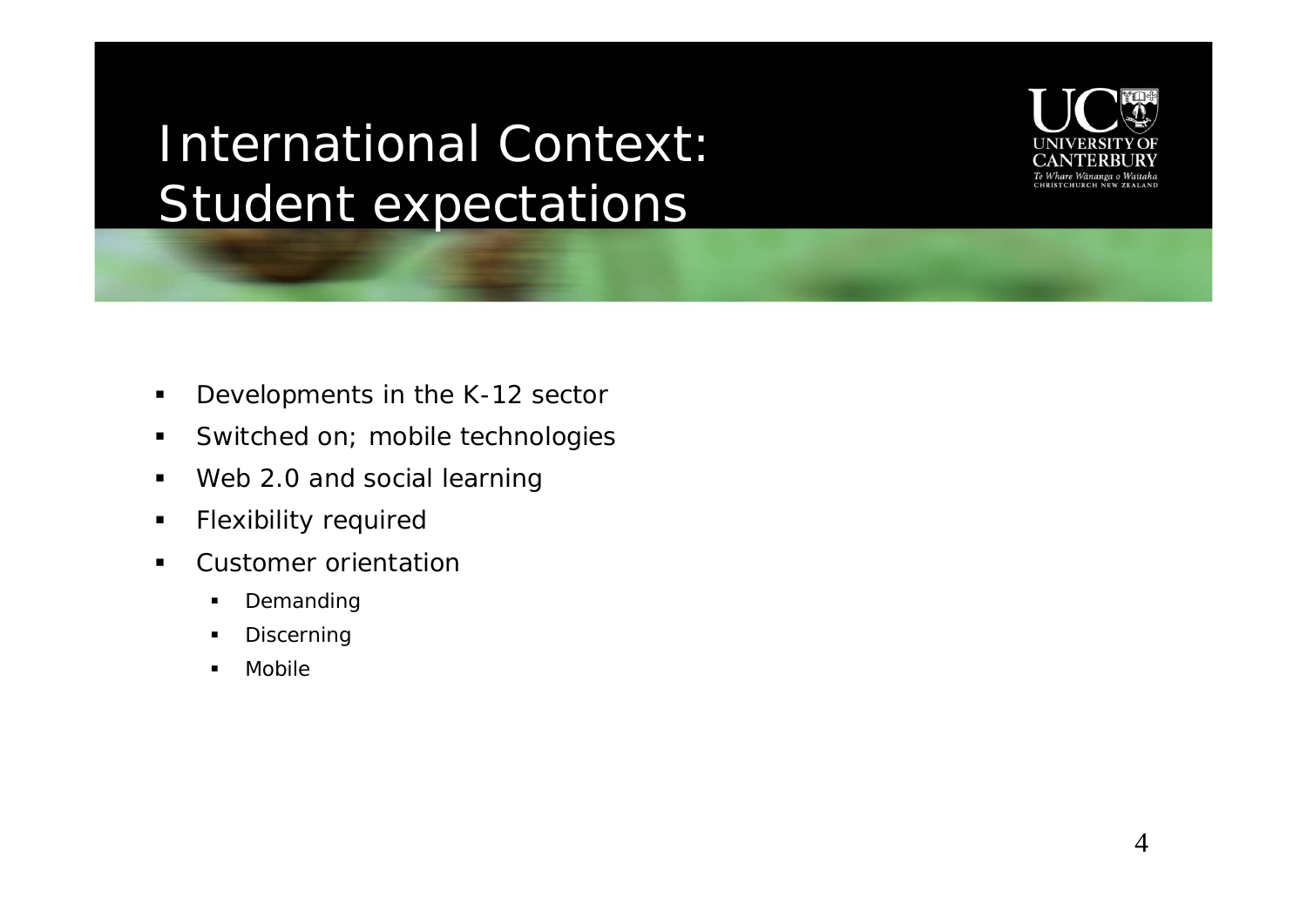*International Context:Changing research Landscape*



- $\bullet$  Scholarly Communication
	- –Open access
	- –Institutional repositories
	- Institutional publishing
- • eResearch
	- Open access to primary data sets
	- Sharing, mash ups
	- Data mining and data analysis
- $\bullet$  Fierce competition for research funding
	- $\sim$ Bibliometrics <sup>+</sup>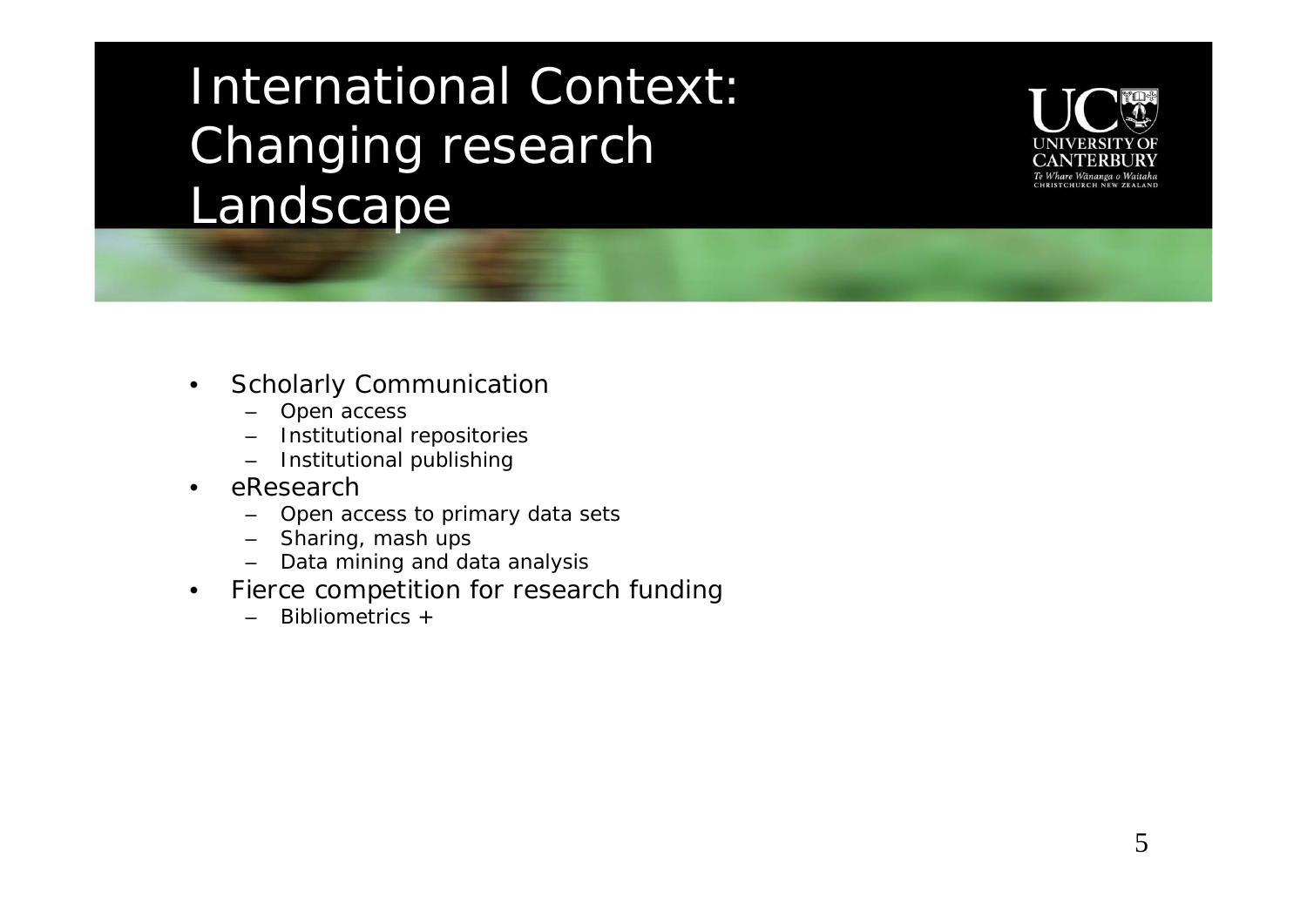*International Context: Changing Teaching Landscape*



- $\blacksquare$ Chalk and Talk versus Sage on the Stage
- $\blacksquare$ Technology enhanced learning and teaching
- $\blacksquare$ Complexity of information and knowledge resources
- $\blacksquare$ Information Literacy to "Academic Literacy"
- Physical and Virtual Learning Environments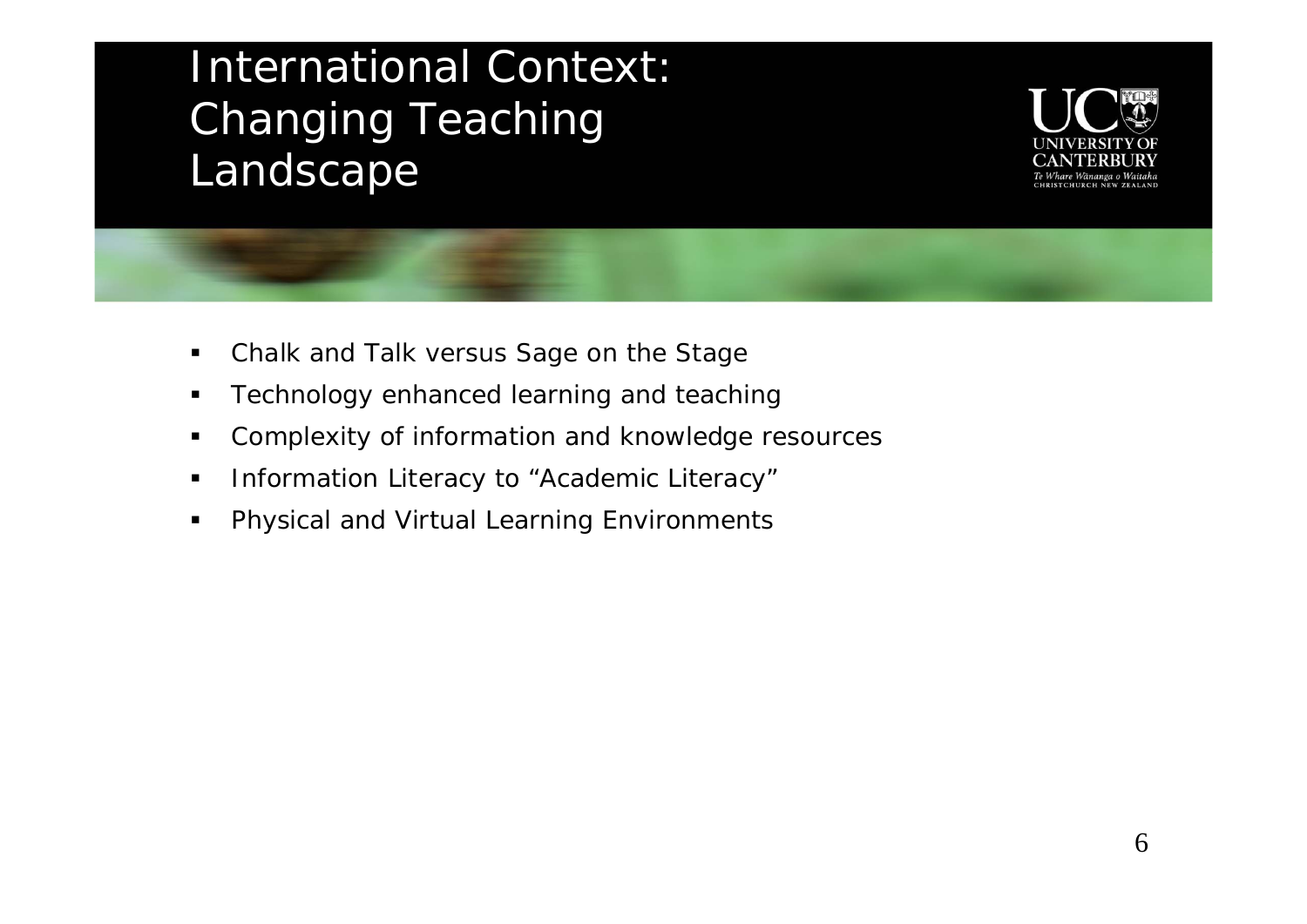

# *University of Canterbury*

- $\bullet$ International Top 200 University (THES)
- $\bullet$  Five Colleges
	- Engineering
	- –**Science**
	- –Arts
	- Business and Economics (and Law)
	- Education
- 20,000 students (15,500 eftsu)
- 2,000 staff
- $\bullet$ NZ\$275m expenditure budget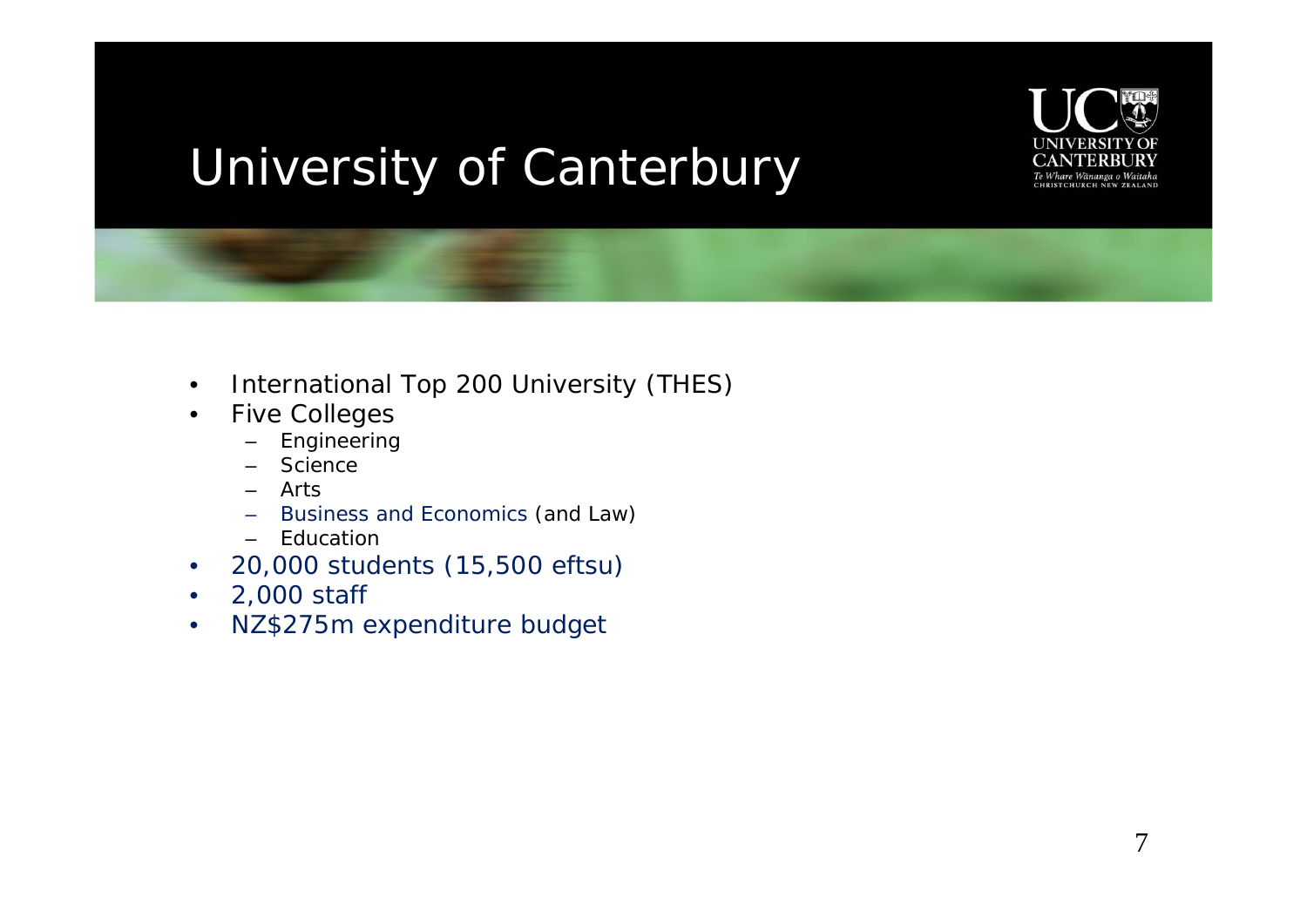

# *University of Canterbury*

- Our mission is to contribute to society through knowledge in chosen areas of endeavour by promoting a "world class learning environment" known for attracting people with the greatest potential to make a difference.
- $\blacksquare$ We seek to be known as a University where knowledge is created, critiqued, disseminated and protected and where research, teaching and learning take place in ways that are inspirational and innovative.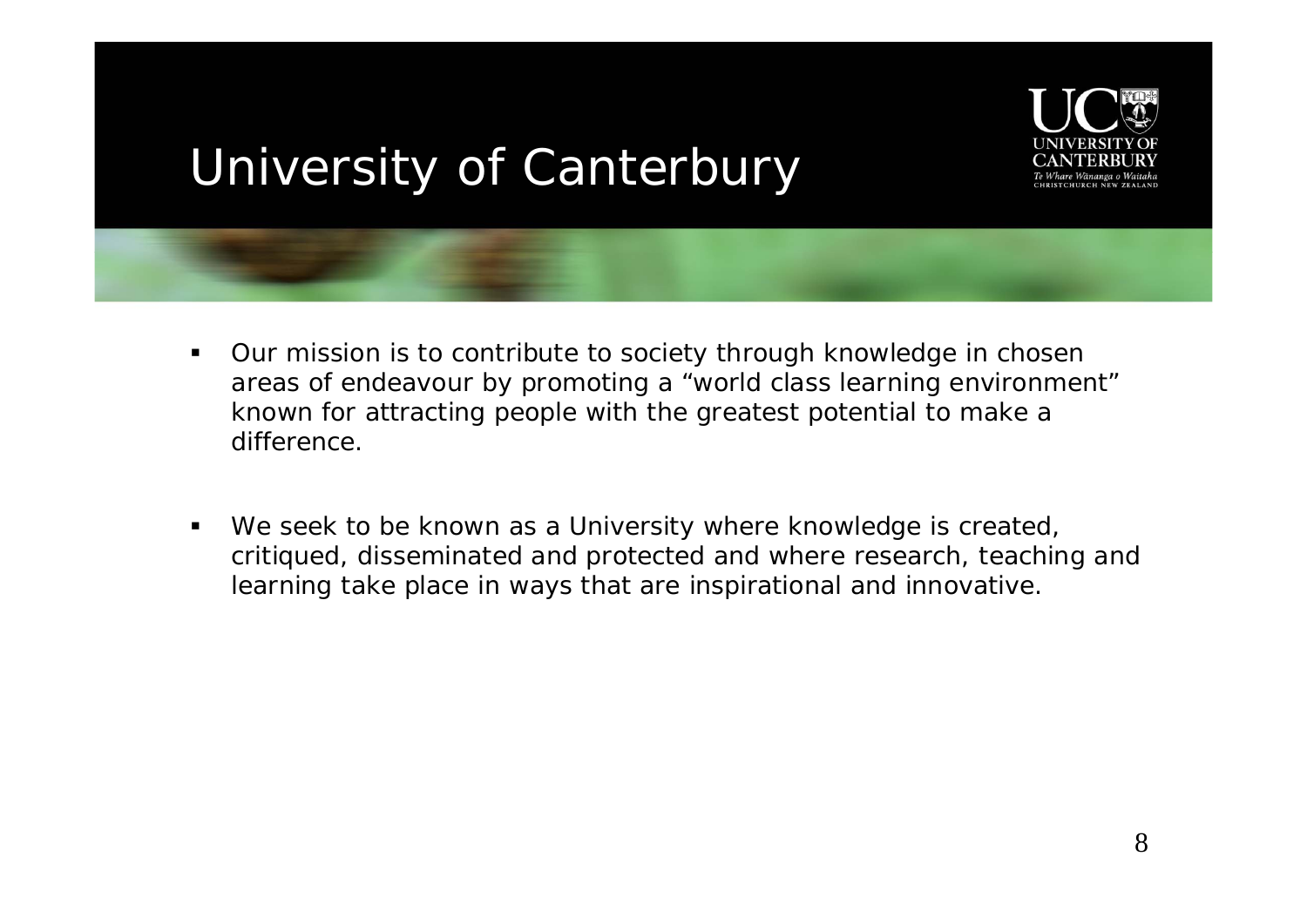

#### *Project STAR*

- The purpose of STAR is to review the non-academic services to determine whether the University is operating its non-academic services as effectively and efficiently as it can.
- To ensure teaching and research activities are well supported, the University may make changes to some services to:
	- n Reduce fragmentation and duplication in service delivery
	- $\blacksquare$ Flatten reporting structures to reduce complexity and improve communications
	- $\blacksquare$ Be financially sustainable
- $\blacksquare$  The overall objective of Project STAR is to allow for a greater investment in teaching and research which will improve the learning environment for our students and staff.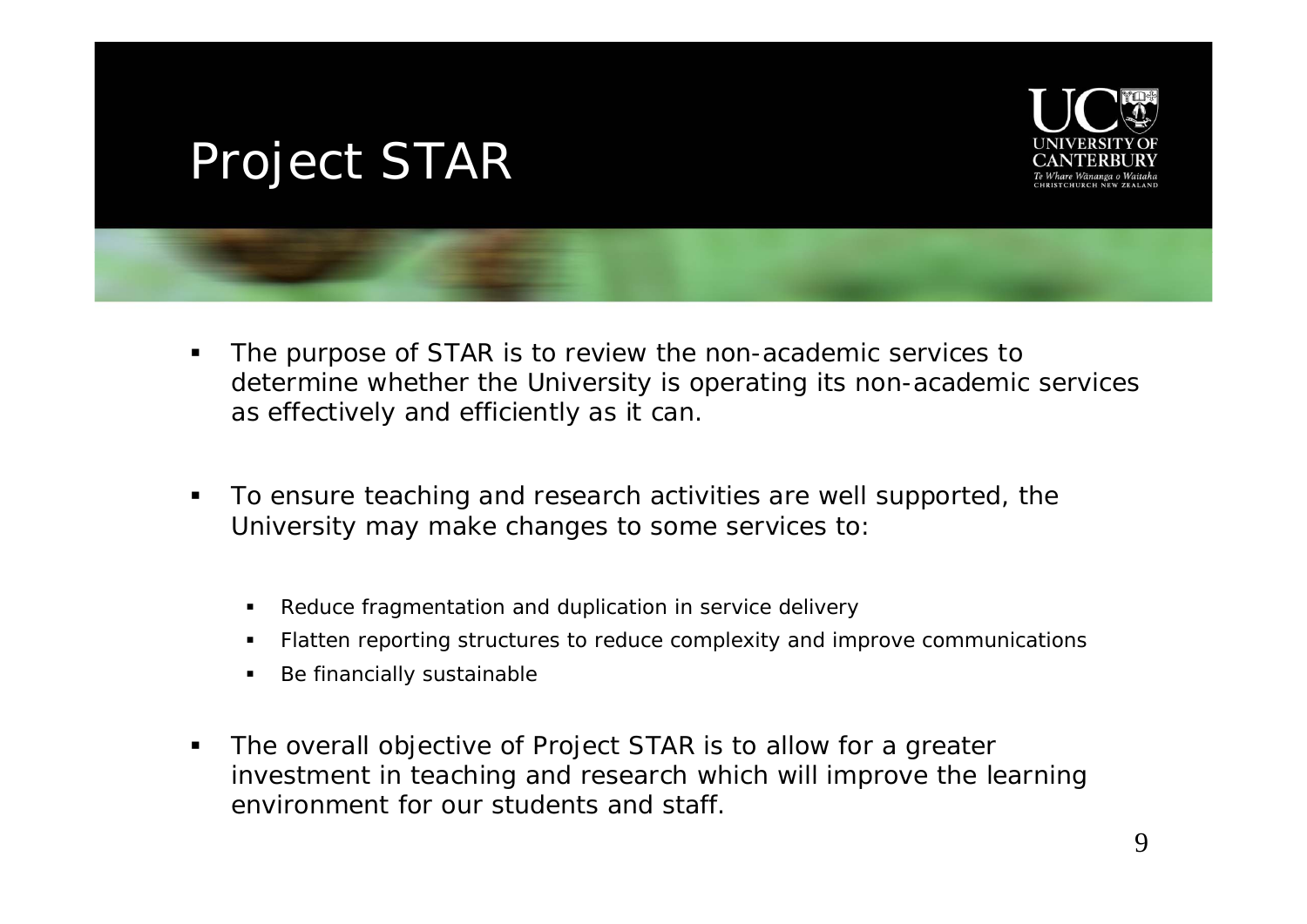

#### *Change Proposal*

- •Library Services
- $\bullet$ Facilities Management Services
- •ICT Services
- $\bullet$ Planning, Strategy and Support
- •Previous external reviews of FM and ICTS
- $\bullet$ Release of "Change Proposal" – April 2010
- $\bullet$ PVC Learning Resources starts position – June 2010
- $\bullet$ Expert Panel Review – main focus = Library – June/July 2010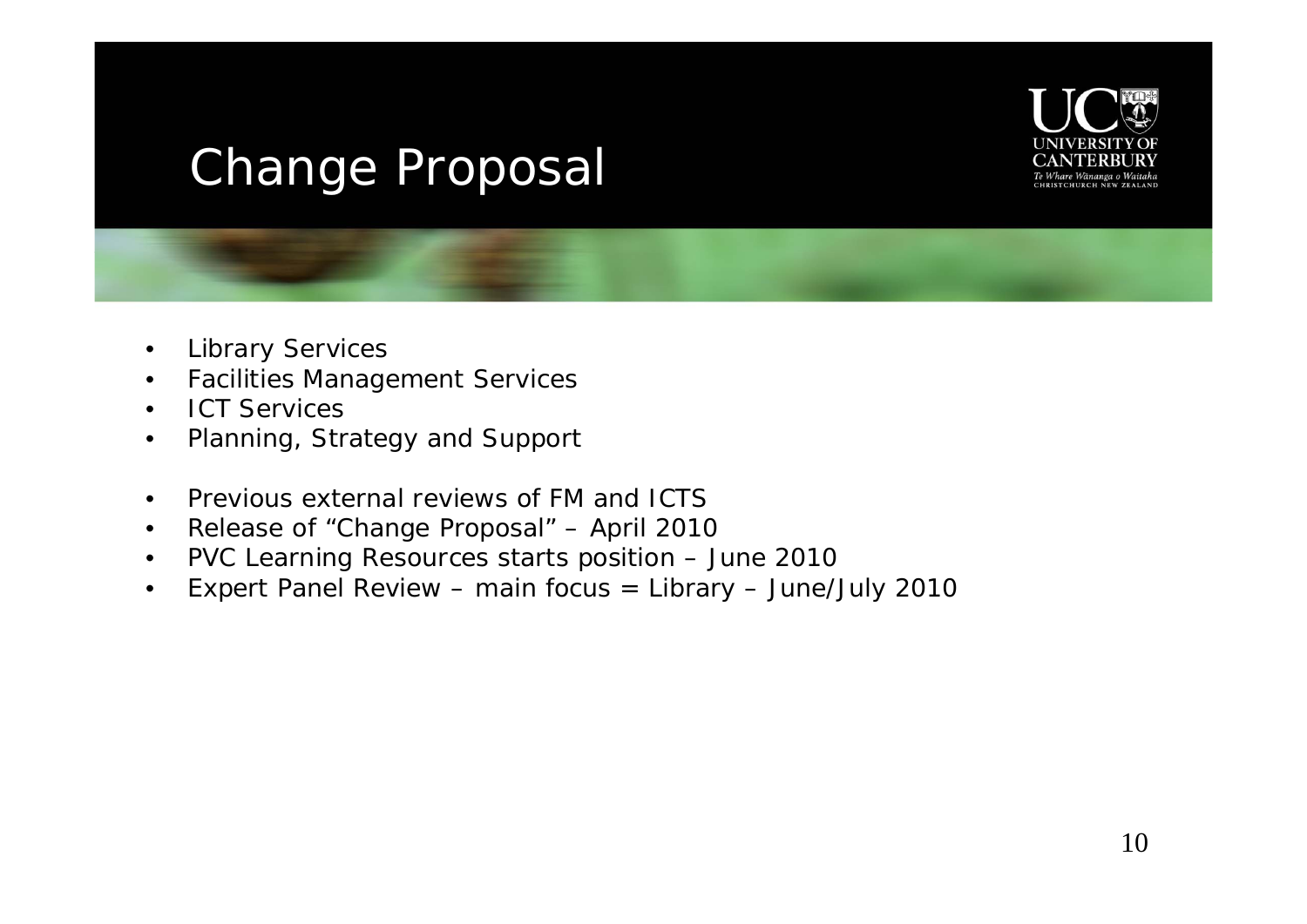*Change Proposal – Overarching Library Objectives* 



- • Implement a structure that positions the Library to best meet the needs of users, now and in the future .. Preserve existing strengths
- Transition from a structure and work practices based primarily around print resources to one that is positioned to fully exploit the opportunities provided by digital technologies and resources
- Achieve greater consistency in service levels and policies & practices
- Provide increased level of service, particularly for academic staff and PGs
- • Reduce fragmentation and duplication, flatten reporting structures, reduce complexity, improve communication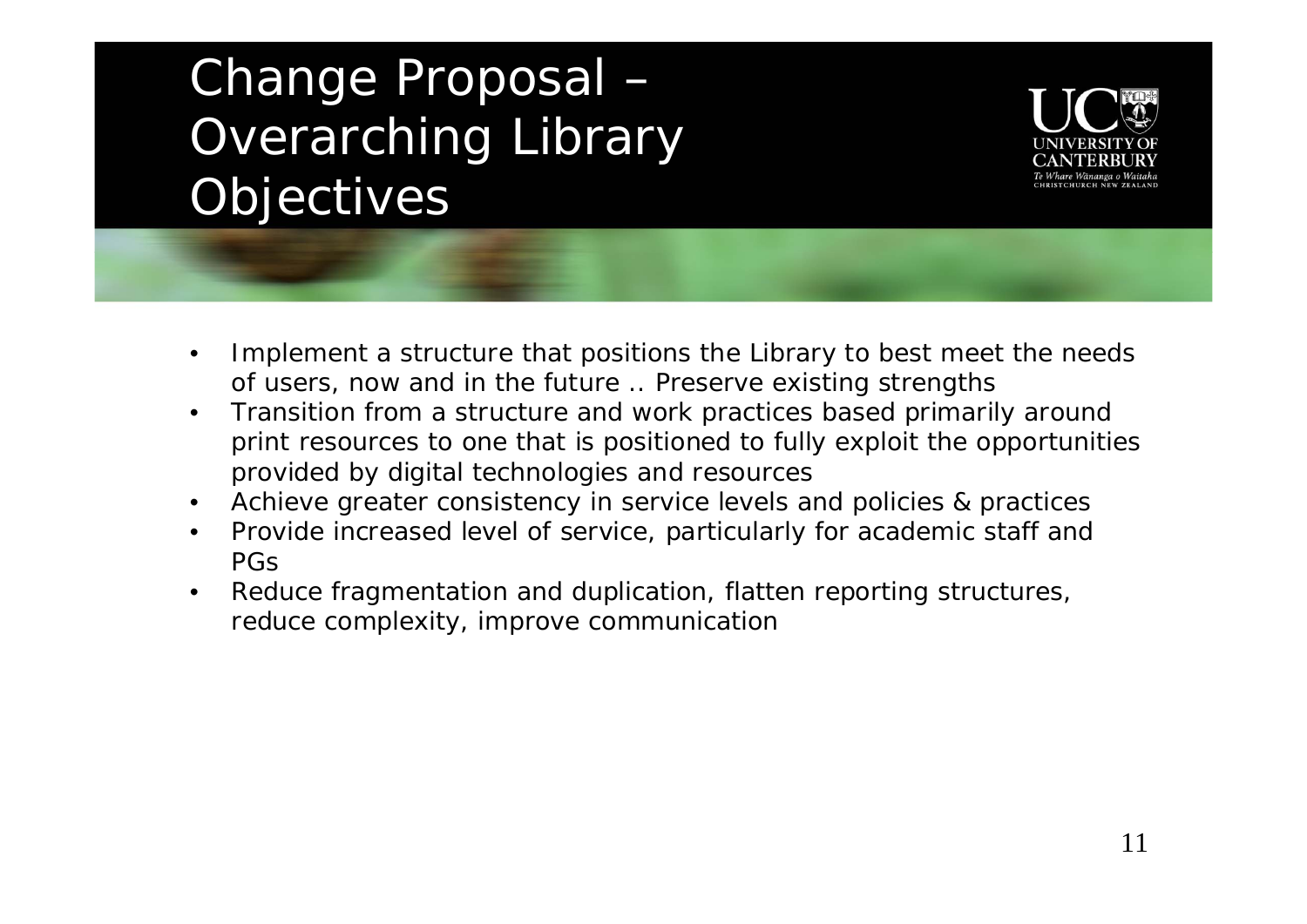# *Change Proposal – Proposed Changes*



- $\blacksquare$  Two library groups with the Learning Resources portfolio
	- $\blacksquare$ Research and Information Services
	- $\blacksquare$ Library Support Services
- $\blacksquare$  Academic Liaison Team
	- $\blacksquare$ Information librarians in a single team
- $\blacksquare$ Library Centres with a Customer Services Focus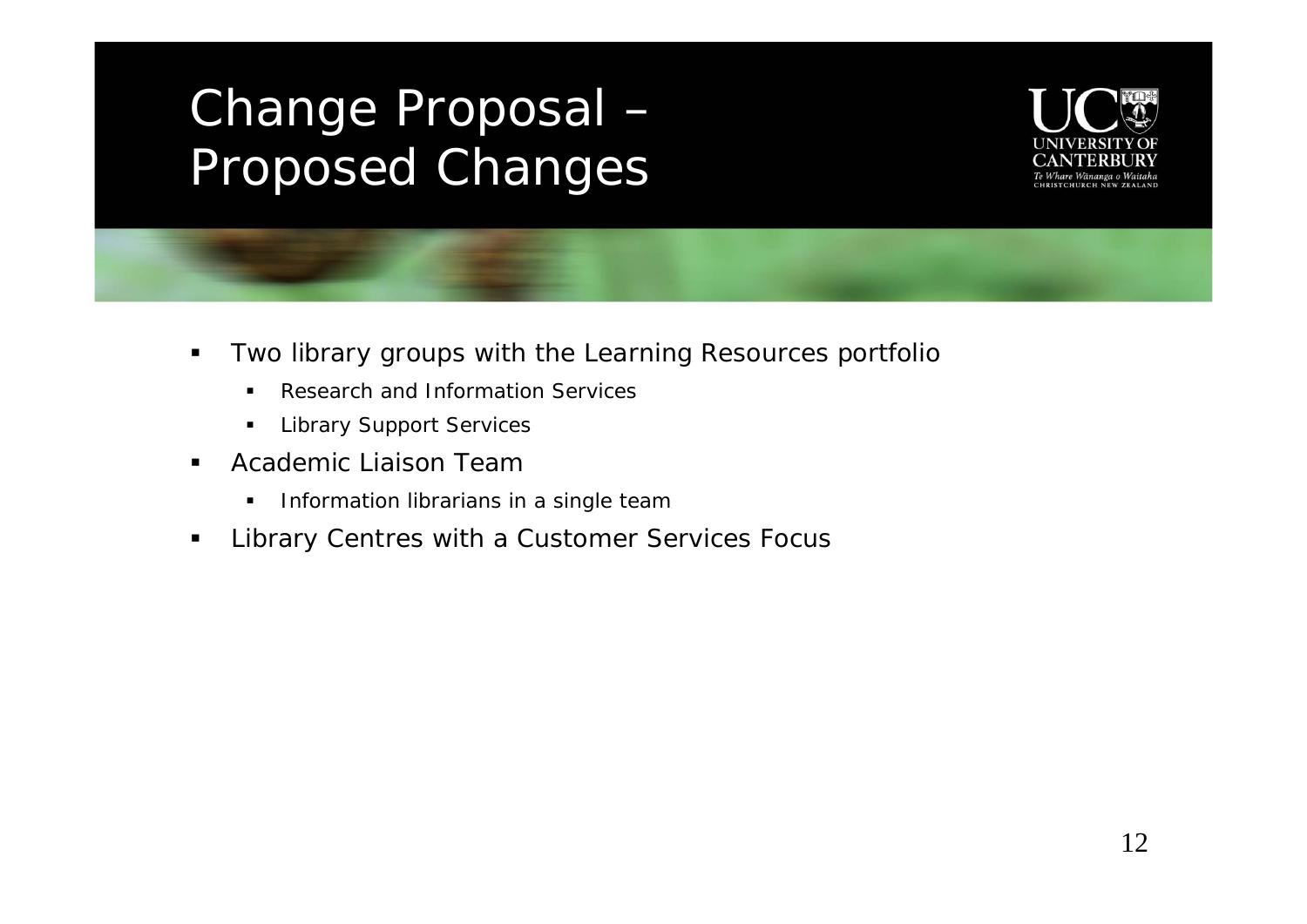# *Preliminary View and "Attempt to Agree"*



- $\blacksquare$ >250 submissions (mostly about the Library)
- $\blacksquare$ Forums
- $\blacksquare$  Meetings with interested parties
	- $\blacksquare$ Affected staff
	- $\blacksquare$ Committees
	- $\mathcal{L}_{\mathcal{A}}$ Tertiary Education Union
- $\blacksquare$ Oversight provided by University Council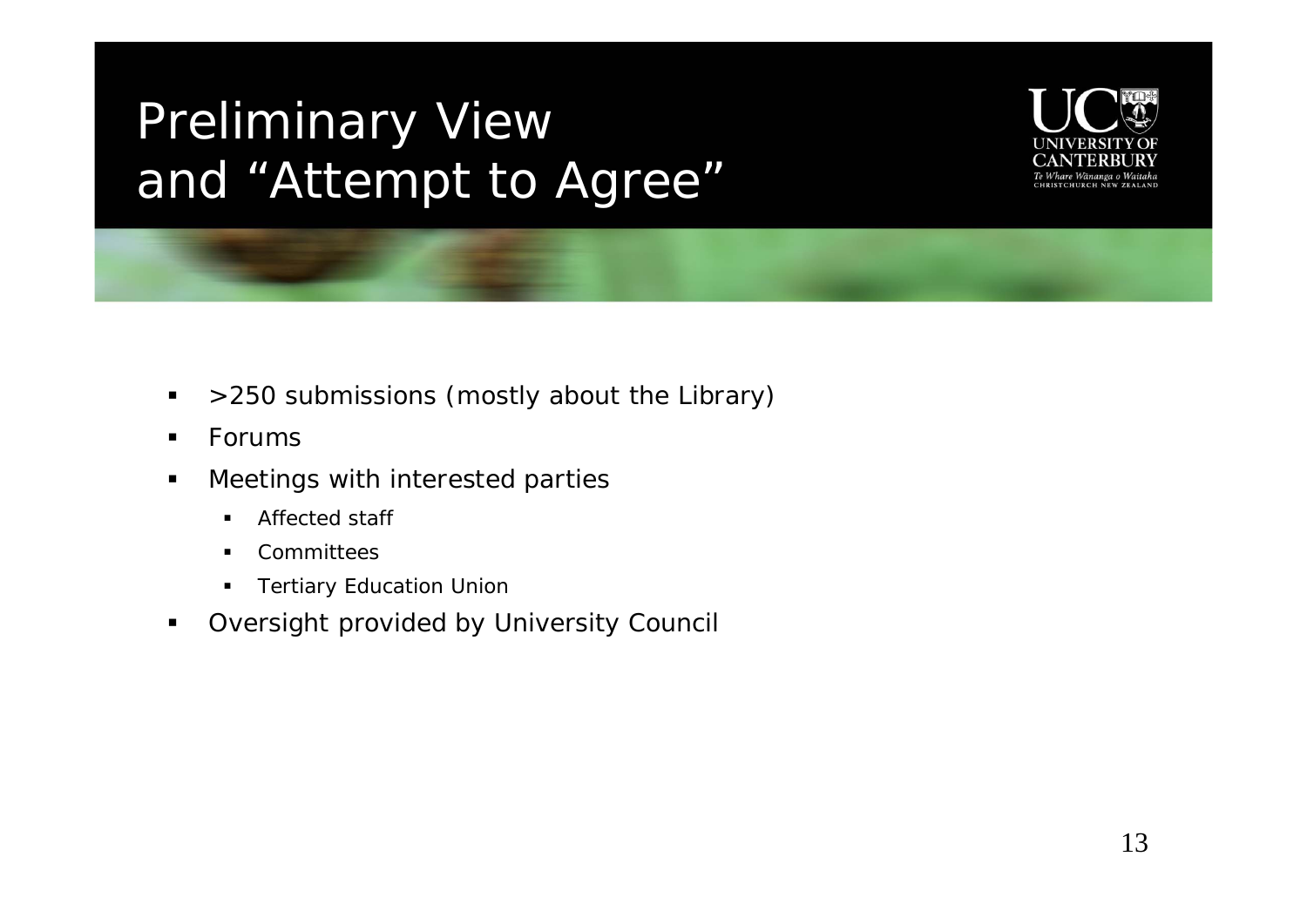# *Preliminary View and "Attempt to Agree"*



 $\blacksquare$ Decision Day – 30 August (tbc)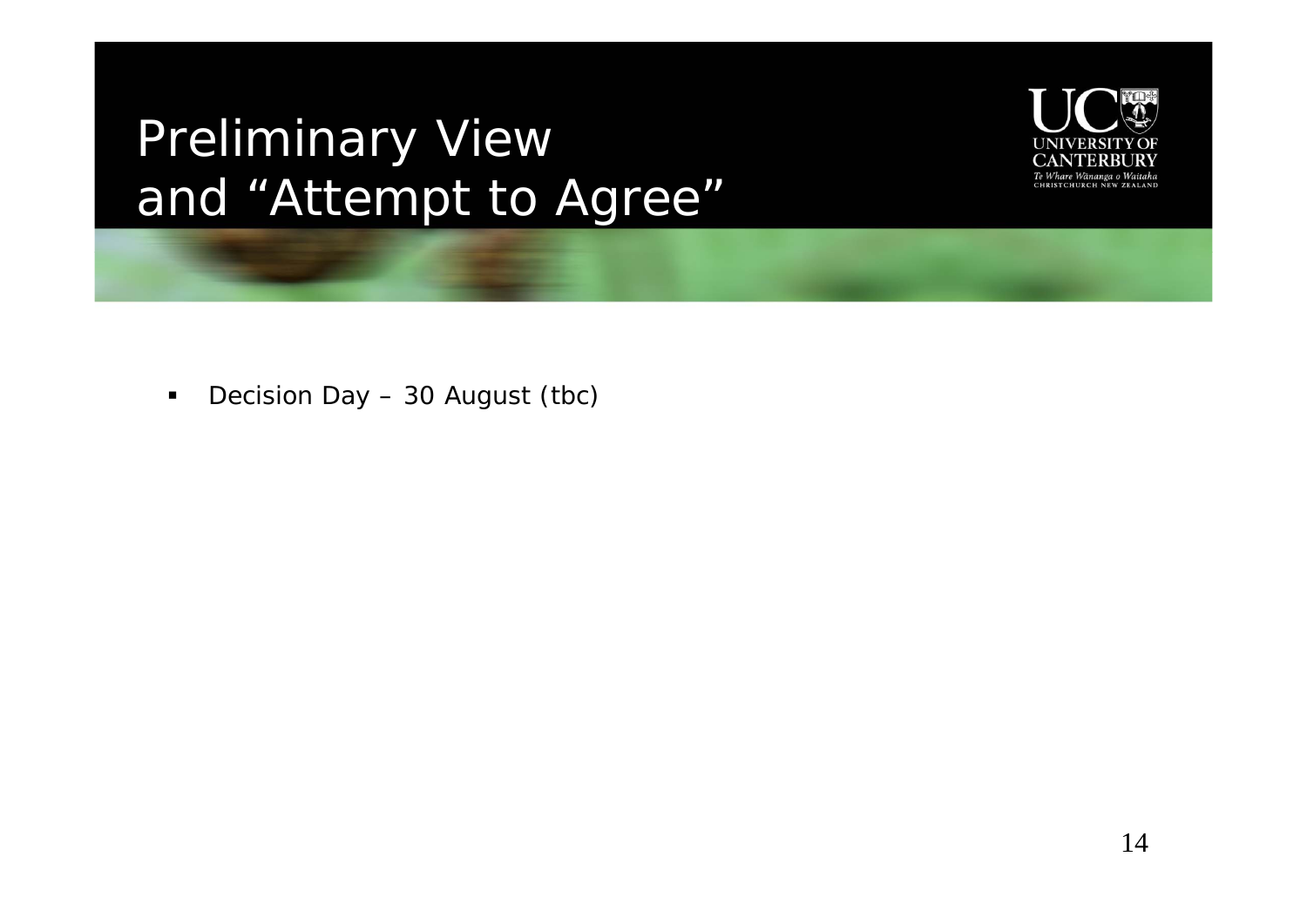# *(Proposed) Impacts for Library Liaison*



- • New organisation structure
	- Team of liaison librarians
	- Less emphasis on 'the branch'/silos
- Expanding 'influence' and services into broader spaces library learning hubs concept
- • Pan-University wide foci for Liaison Team Managers
	- Research
	- Information Literacy
	- eLearning
- Liaison Team Managers – senior contact for College/Faculty matters
- Liaison librarians assigned to academic staff on a discipline basis
	- $\blacksquare$  Responsibilities for: research support, information literacy developments, collection development, eLearning support, reference services
- Focus on professional responsibilities
- $\bullet$ Sharing of best practice
- $\bullet$ Workload management
- •Training of library assistants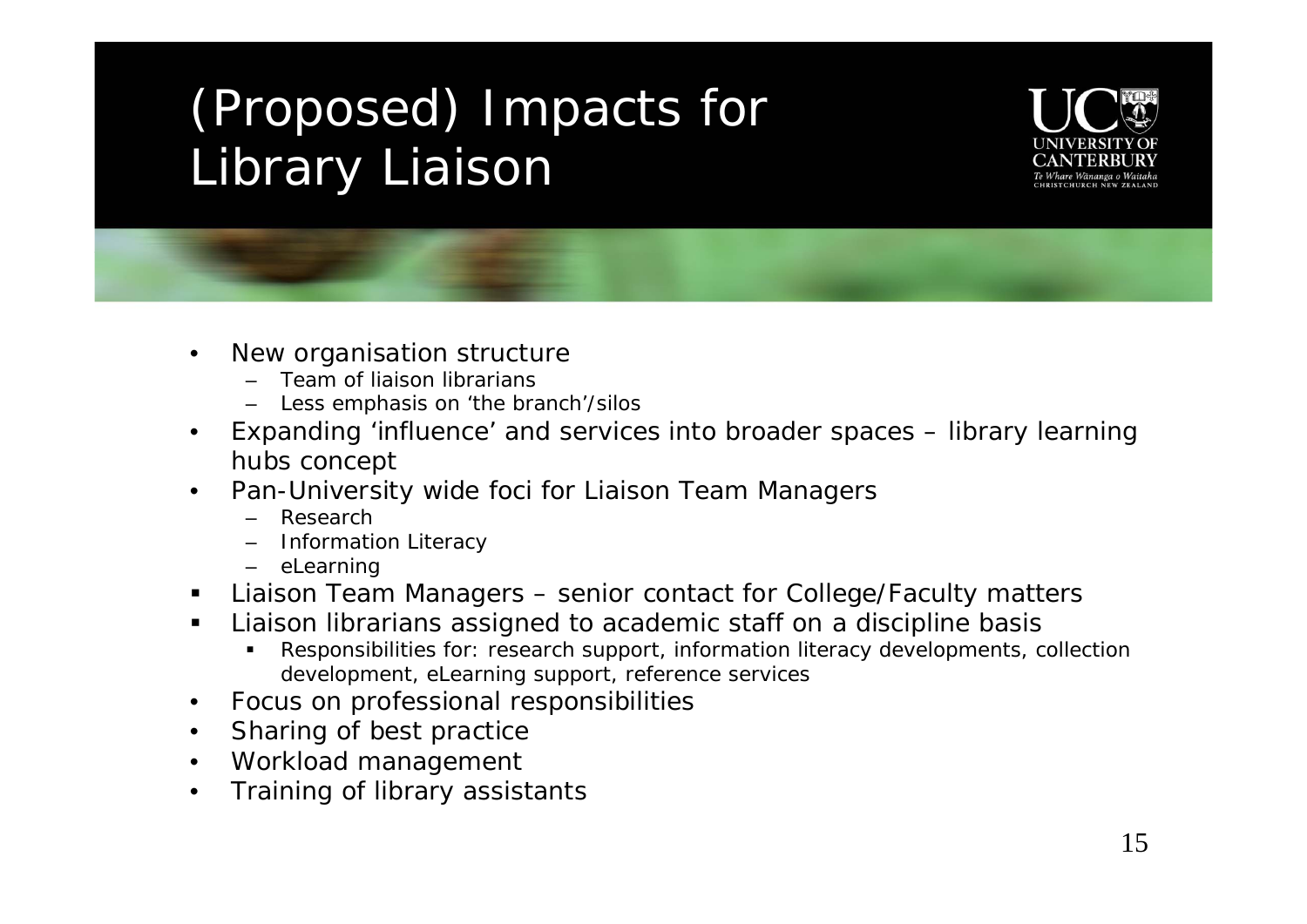#### *What Next*



- $\blacksquare$ Finalise decisions regarding the Learning Resources Change Proposal
- $\blacksquare$ **Communicate decisions**
- $\blacksquare$ Transition arrangements
- $\blacksquare$ Recruit to new positions
- $\blacksquare$ Build the bridges ...
- $\blacksquare$ Deliver on the vision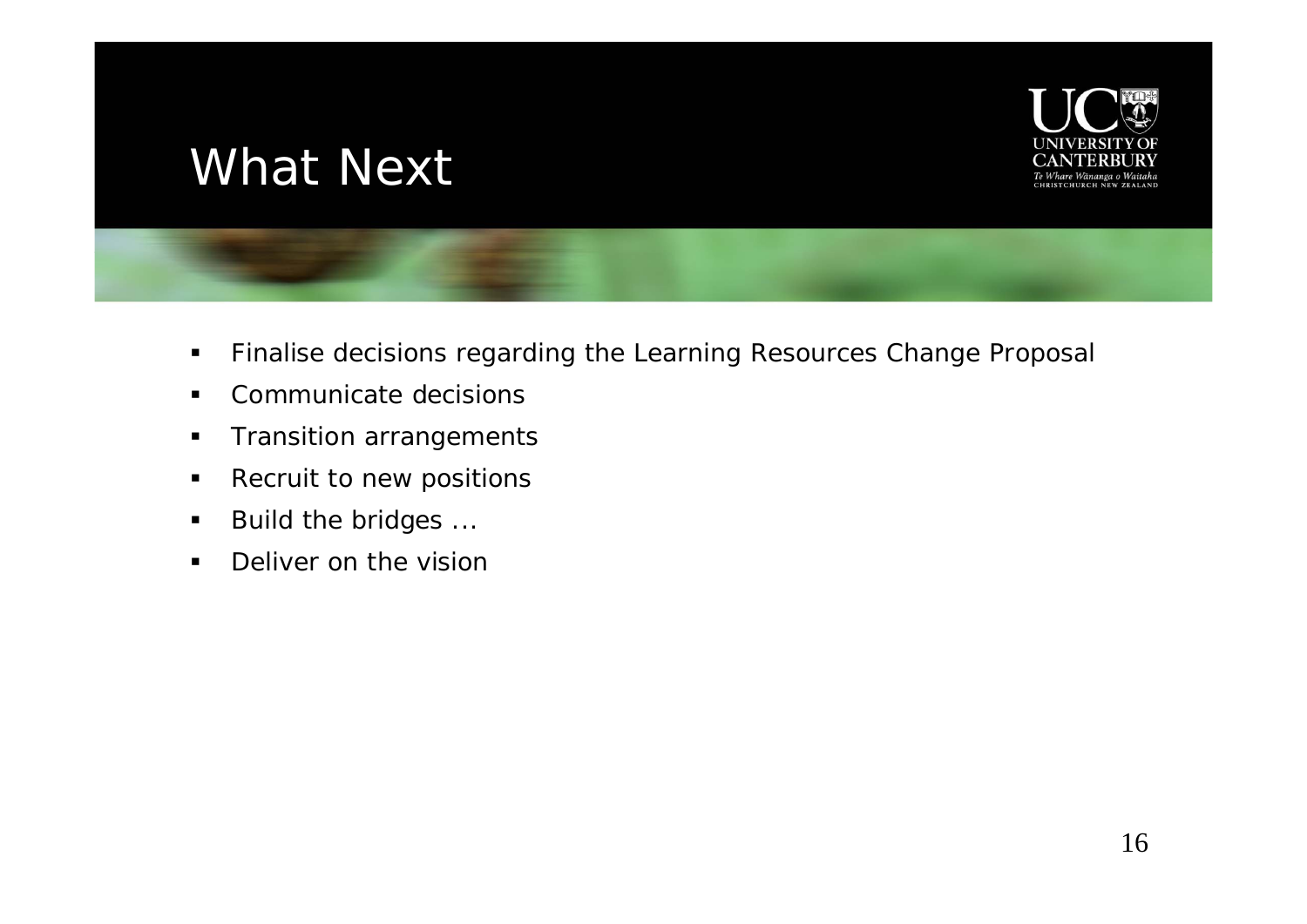

## *Delivering the Vision 1*

- • Capitalise on the fact that a "librarian" is on the Senior Management Team
- $\bullet$  Work with College PVCs and their teams to influence the academy
	- Information literacy and assessment
	- Blended and eLearning developments
	- Research support
- $\bullet$  Influence overarching University Plans
	- –Teaching and Learning Plan
	- Research Plan
	- Campus Master Plan
	- [Information Management Strategy]
	- [Enterprise Architecture Strategy}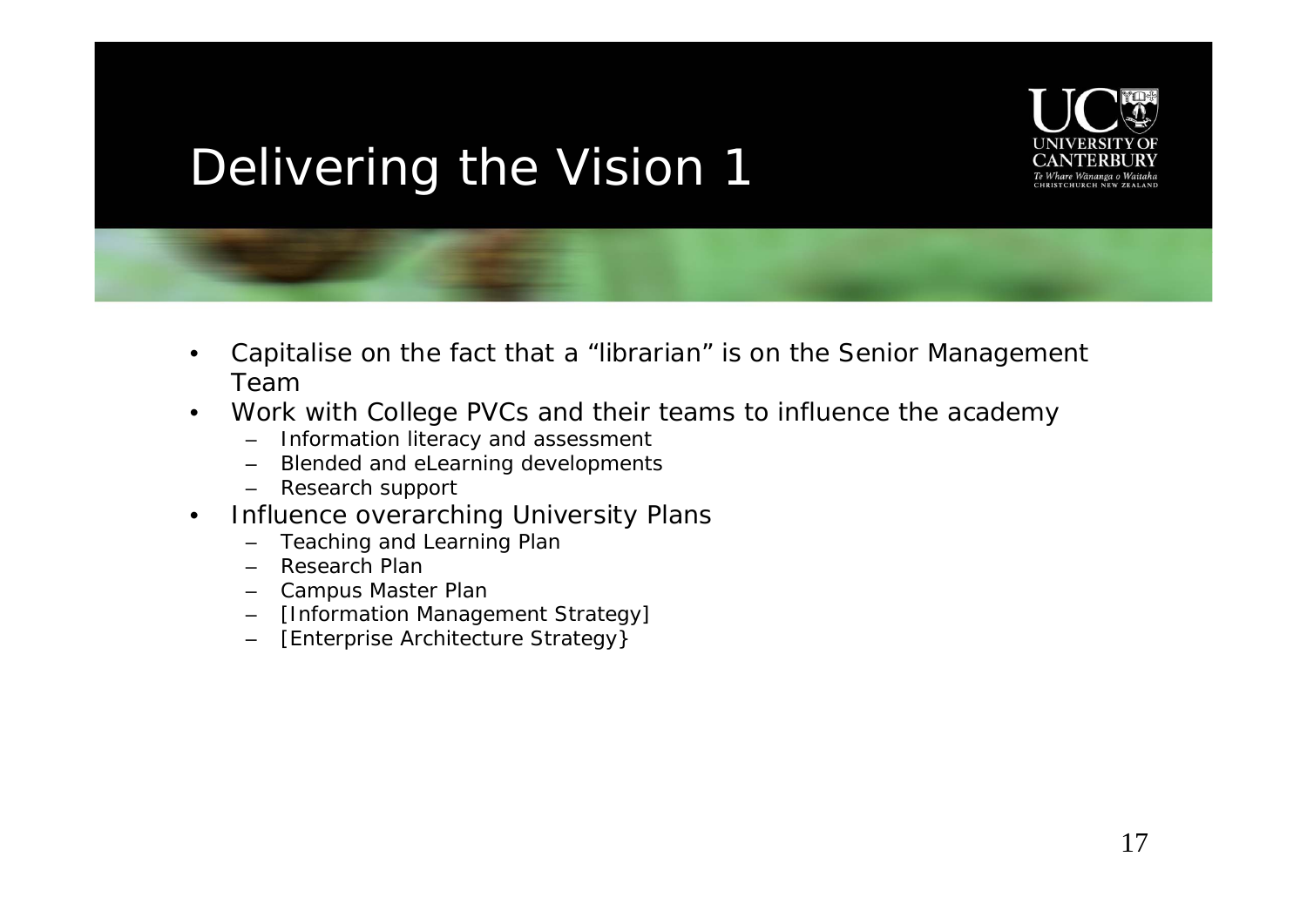

## *Delivering the Vision 2*

- $\blacksquare$  Understand our customers' expectations
	- $\blacksquare$ Undergraduate students
	- $\blacksquare$ Postgraduate students
	- $\blacksquare$ International students
	- $\blacksquare$ Academic staff an researchers
- $\blacksquare$ Gap analysis of where we are today against vision of excellence
- $\blacksquare$ Identification of Irritants with current services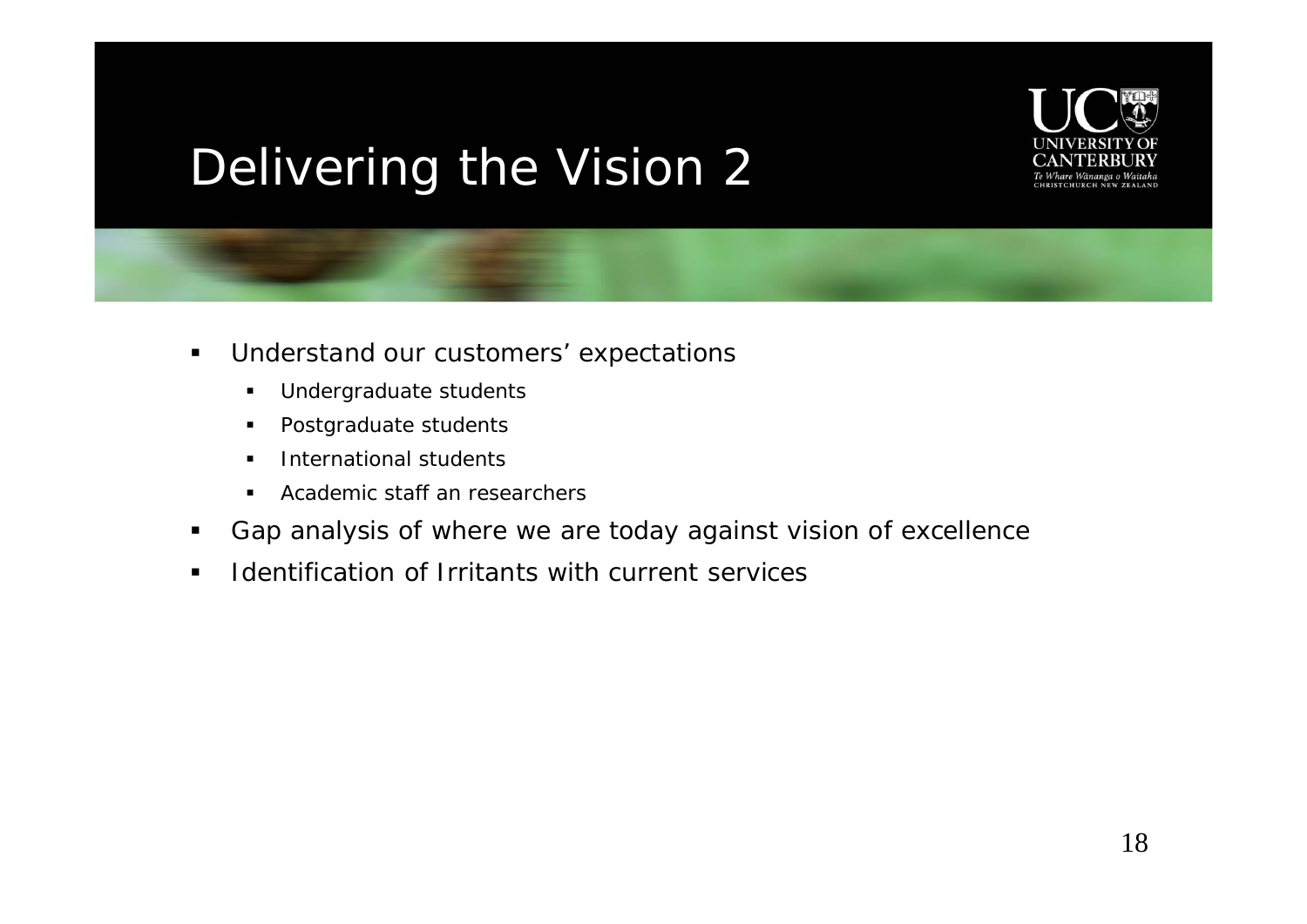

## *Delivering the Vision 3*

- $\blacksquare$  Operational planning
	- $\blacksquare$ **Reduce irritation**
	- $\blacksquare$ Close gaps in expectations
- $\blacksquare$  Partners in Learning, Teaching and Research
	- $\blacksquare$ ■ Staff Confidence
	- $\blacksquare$ Skills audit and staff development and training
	- $\blacksquare$ Exchange of experiences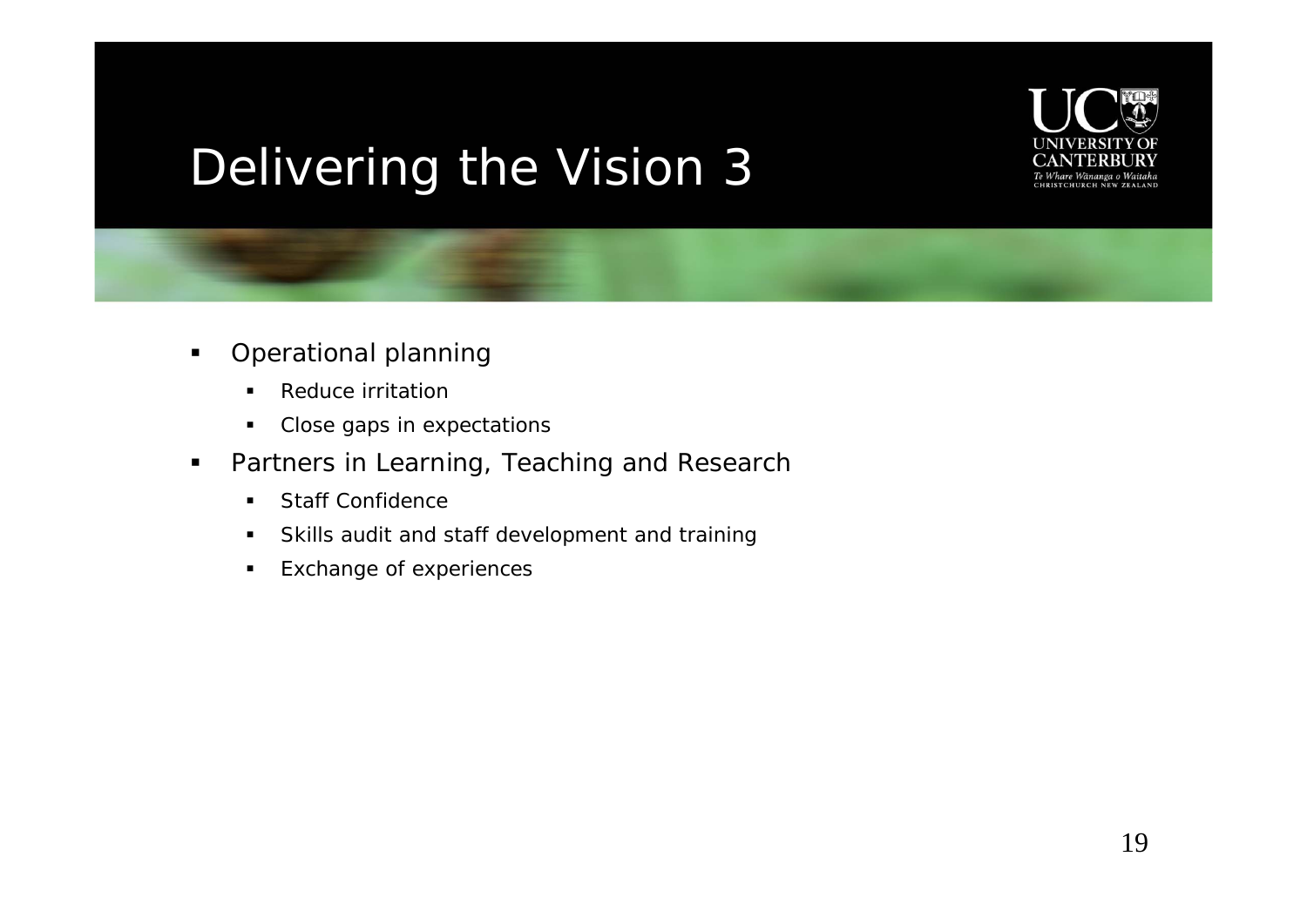

#### *We create our own future*

- $\blacksquare$  Build on our strengths
	- $\blacksquare$ As University of Canterbury
	- $\blacksquare$ As University of Canterbury Library
	- $\blacksquare$ As librarians
- $\blacksquare$ It's not revolution but evolution
- $\blacksquare$ Change will keep happening